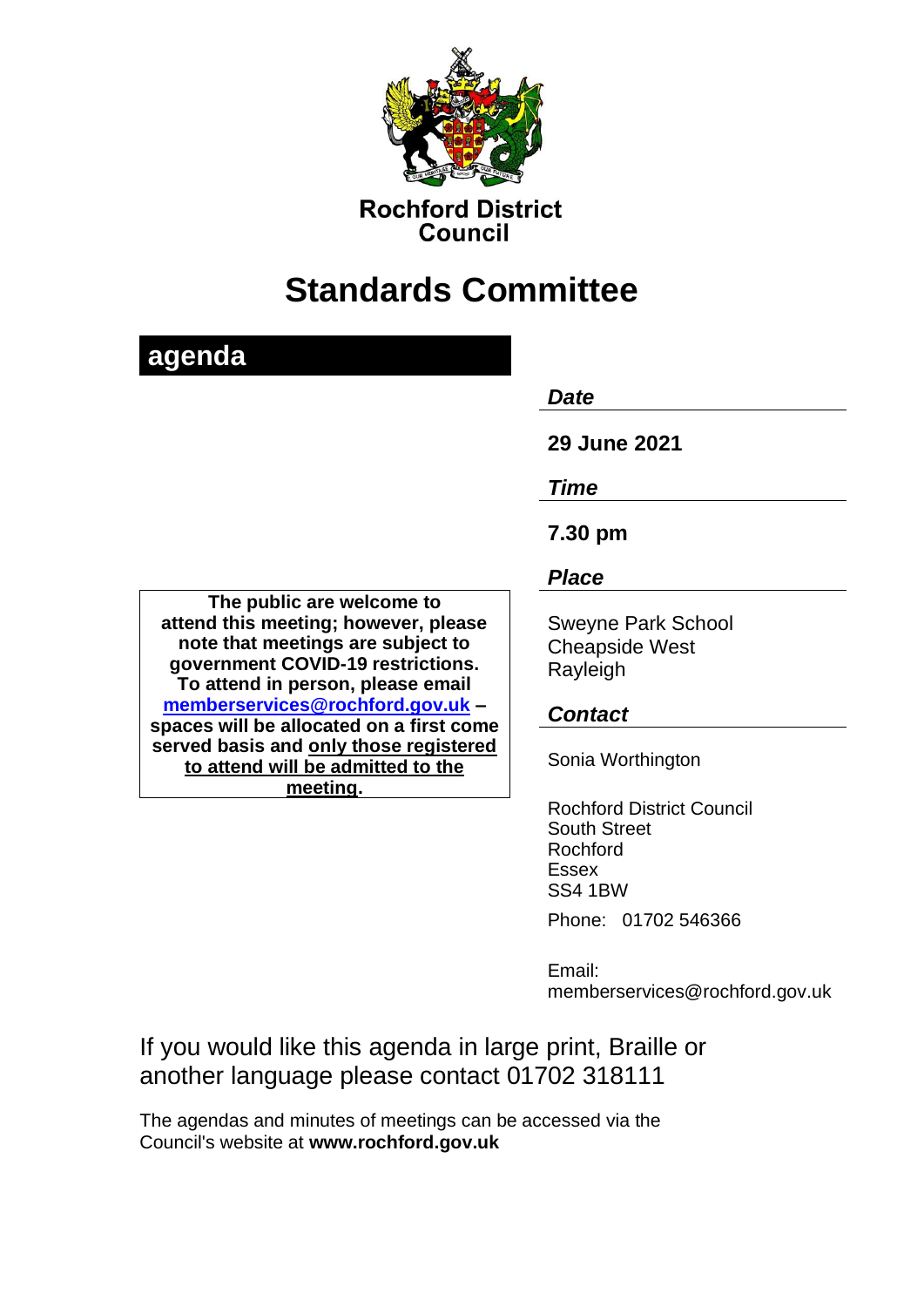## **Members of the Standards Committee**

#### **District Council Members**

Chairman: Cllr Mrs J E McPherson Vice Chairman: Cllr R R Dray

Cllr C C Cannell Cllr J N Gooding Cllr D S Efde Cllr G W Myers

Cllr Mrs T L Carter Cllr Mrs J R Lumley

## **Parish Members (co-opted non-voting)**

Cllr Mrs M Cohen Cllr Mrs D A Constable Cllr Miss A Marriott

## **Independent Persons (invitees non-voting)**

Mr P Scott Mr S Shadbolt 1 vacancy

#### **Terms of Reference**

All matters set out in paragraph 9.04 of Article 9 of the Constitution.

# **The Council's residents are at the heart of everything we do.**

#### **The Council's priorities are:-**

- To be financially sustainable
- Early intervention
- To maximise our assets
- To enable communities